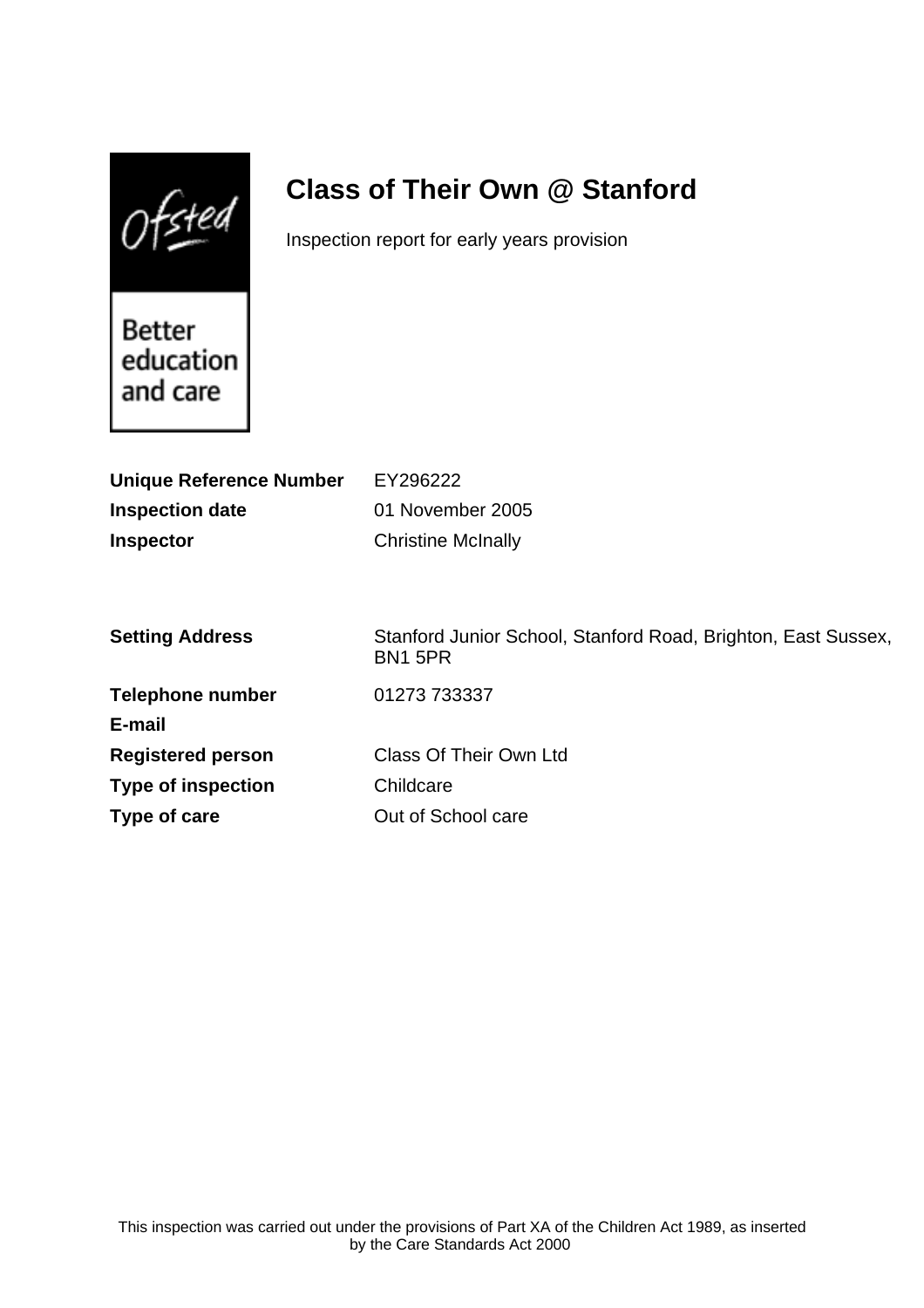## **ABOUT THIS INSPECTION**

The purpose of this inspection is to assure government, parents and the public of the quality of childcare and, if applicable, of nursery education. The inspection was carried out under Part XA Children Act 1989 as introduced by the Care Standards Act 2000 and, where nursery education is provided, under Schedule 26 of the School Standards and Framework Act 1998.

This report details the main strengths and any areas for improvement identified during the inspection. The judgements included in the report are made in relation to the outcomes for children set out in the Children Act 2004; the National Standards for under 8s day care and childminding; and, where nursery education is provided, the Curriculum guidance for the foundation stage.

The report includes information on any complaints about the childcare provision which Ofsted has received since the last inspection or registration or 1 April 2004 whichever is the later.

#### **The key inspection judgements and what they mean**

Outstanding: this aspect of the provision is of exceptionally high quality Good: this aspect of the provision is strong Satisfactory: this aspect of the provision is sound Inadequate: this aspect of the provision is not good enough

For more information about early years inspections, please see the booklet Are you ready for your inspection? which is available from Ofsted's website: www.ofsted.gov.uk.

# **THE QUALITY AND STANDARDS OF THE CARE**

On the basis of the evidence collected on this inspection:

The quality and standards of the care are good. The registered person meets the National Standards for under 8s day care and childminding.

#### **WHAT SORT OF SETTING IS IT?**

Class of Their Own @ Stanford opened in 2004. It operates from the lower hall in Stanford Junior School in Brighton. The out-of-school setting serves the local area.

Children attend for a variety of sessions. The setting is able to support children with special needs and those who speak English as an additional language.

The setting opens five days a week during term-time and during school holidays. Sessions are from 15:30 -18:00 term-time and 08:30-17:30 during holidays. There are currently 80 children on roll.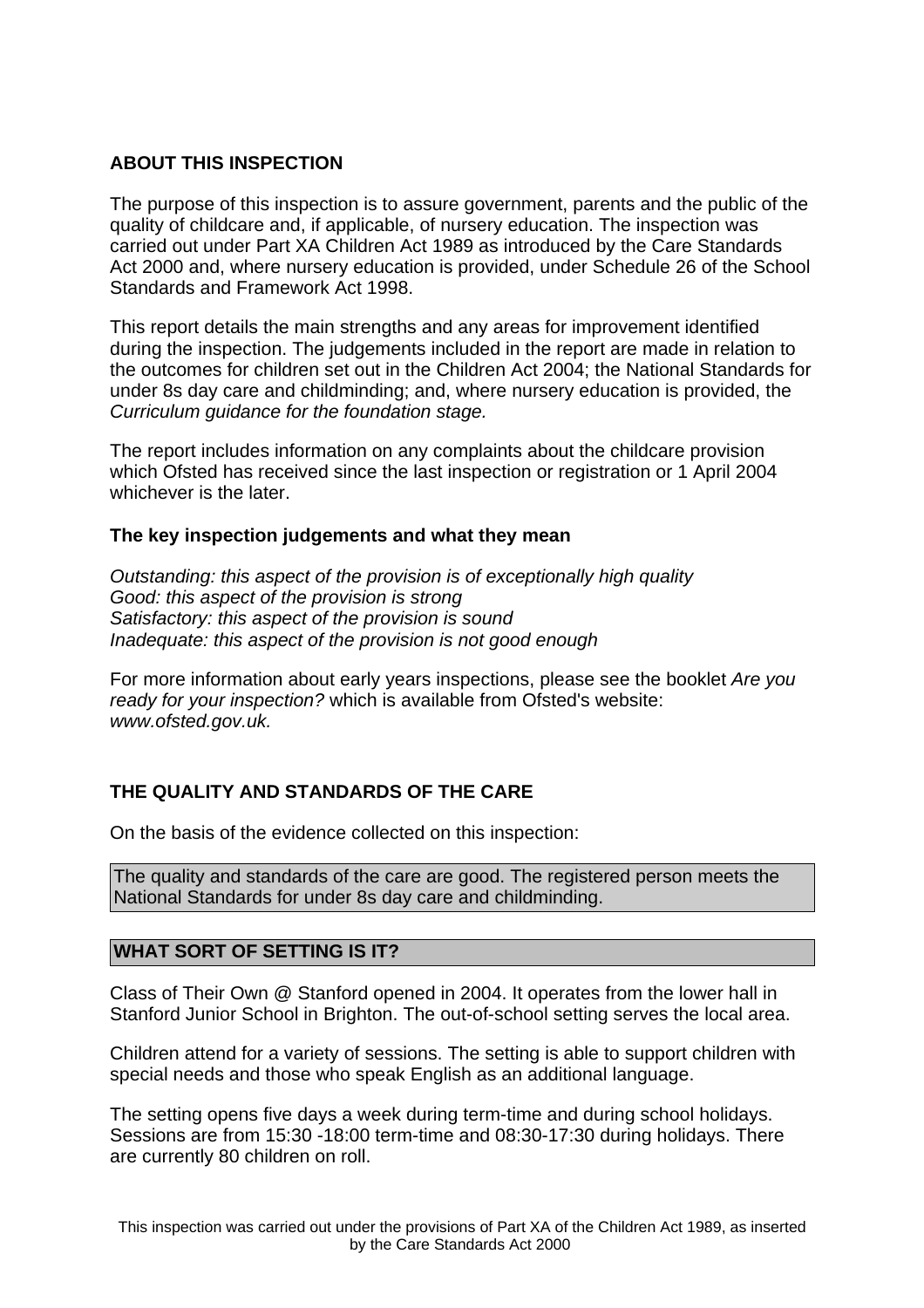There are five staff who work with the children. Over half the staff have early years or youth work qualifications to National Vocational Qualification (NVQ) level 2, 3 and 4, the supervisor is also a qualified NVQ assessor. The setting receives support from a mentor from the Early years Development and Childcare Partnership.

## **THE EFFECTIVENESS OF THE PROVISION**

#### **Helping children to be healthy**

The provision is good.

Children enjoy a worthwhile range of activities which help to promote their good health. They learn about the importance of good personal hygiene and understand why they need to wash their hands before eating food and after visiting the toilet.

Children enjoy a good range of physical activities that contribute to a healthy lifestyle; they play outside and extend their skills, on a daily basis. Children are skilled at using a variety of construction equipment and frequently use paper, card, recycled materials, scissors and glue for cutting and joining.

Meal times are sociable where children sit at the table with their friends and staff. They are provided with a range of healthy snacks including bread, cheese and fruit encouraging them to develop healthy eating practices. Children enjoy varied and nutritious food which complies with all special dietary requirements to ensure they remain healthy. However, the lack of children's involvement in the preparation of the snacks hampers their understanding of the need for a balanced diet.

#### **Protecting children from harm or neglect and helping them stay safe**

The provision is good.

Children enjoy their play in a safe environment where staff use risk assessments well to reduce potential hazards. Space within the club is well organised, allowing children to move around safely, freely and independently. Children are secure in the club and are enthusiastic explorers when playing outside with a variety of challenging physical play equipment.

Children use a range of good quality toys and resources appropriate to their age and stage of development. Children begin to learn to take responsibility for keeping themselves safe as they practise fire evacuation procedures and through their involvement in developing the club's safety rules.

Children's welfare is paramount and staff are clear about their duties and responsibilities as regards child protection. All of these measures contribute to the safety and welfare of the children.

#### **Helping children achieve well and enjoy what they do**

The provision is good.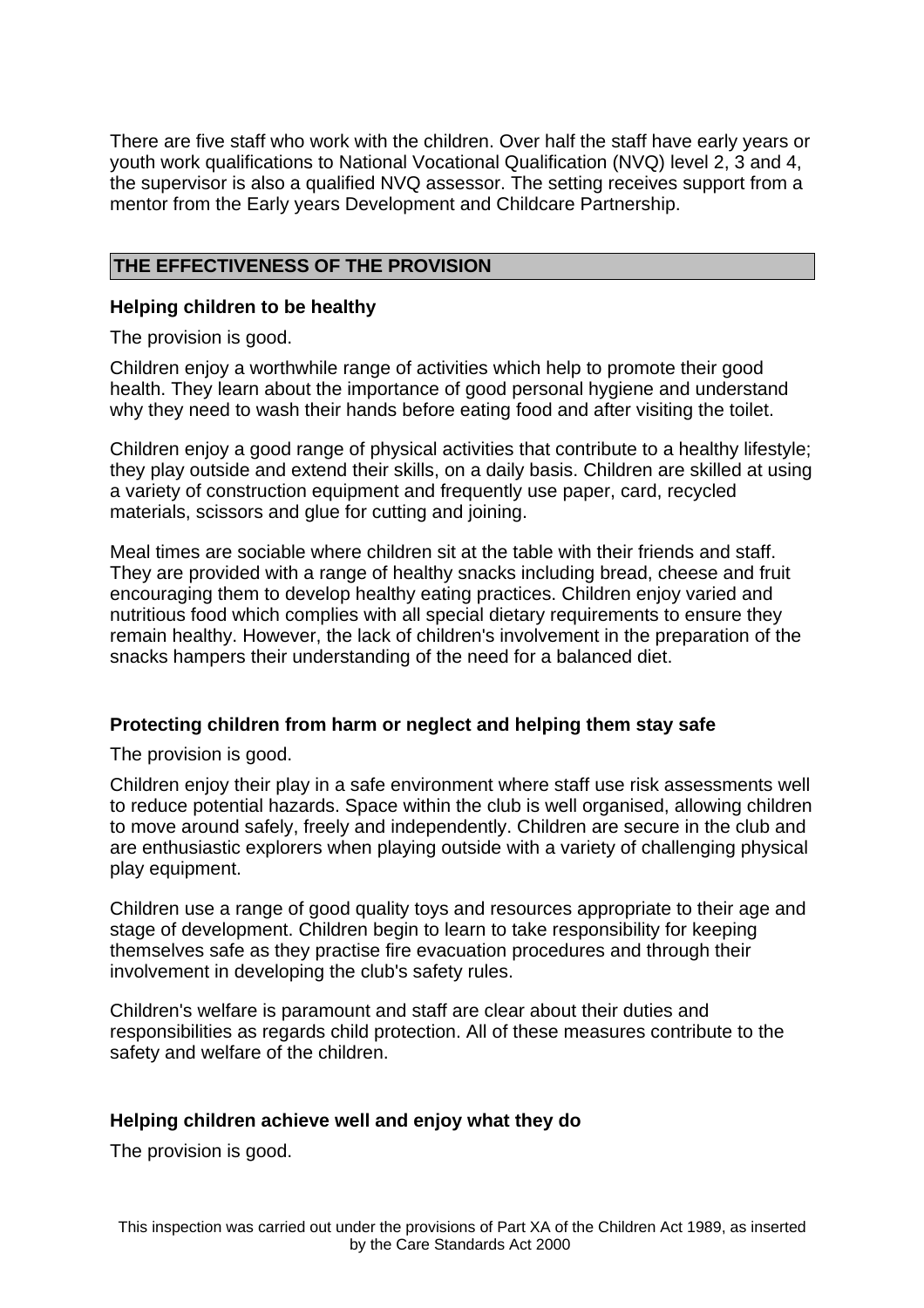Children arrive happy and eager to participate, enjoying their time at the club; they are enthusiastic and confident in the welcoming environment. Children show considerable independence and make choices about the toys and resources they want to play with and enjoy opportunities to initiate activities for themselves. Children talk very positively about both the after school and holiday play scheme elements of the club.

There is a good range of appropriate resources that are used well to interest children and develop their learning. Staff give good support to children, question them effectively and provide increasing challenges. Consequently children are willing to attempt new experiences, and are well motivated to participate in the club. Staff form warm, caring relationships with the children and know them well. They spend a lot of time talking and playing with them. This means children are happy at the club and relate well to each other and to the adults present.

## **Helping children make a positive contribution**

The provision is good.

Children feel good about themselves as staff treat them with respect. They develop self-esteem and confidence as they voice their opinions and make choices and decisions. All children are highly valued as individuals. The good use of information gathered from the parents and children when they first start at the club helps to meet their needs effectively. Staff have a positive attitude towards diversity and regularly plan activities which help to develop an understanding of other cultures.

Children discuss and help to develop the club behaviour rules. As a result they behave well, are enthusiastic and well motivated. Staff set consistent boundaries for children which helps them learn to negotiate with others and take responsibility for their own behaviour. Children with special needs integrate well with the group. All children respect and understand that some children need extra help and willingly support them.

A sound partnership with parents contributes to children's well-being while at the club. Staff are friendly and approachable and ensure that all parents feel welcome and receive useful information on the club.

# **Organisation**

The organisation is good.

Children are at ease in the well-organised environment. All children receive good support from a staff group that enjoys their company and knows them well helping them feel secure and confident. This means the setting meets the needs of the range of children for whom it provides.

Staff work well as a team and clear policies and procedures help guide them in their daily practice. The induction programme and good teamwork make sure all staff work well together to promote children's health, enjoyment and achievement. Staff are